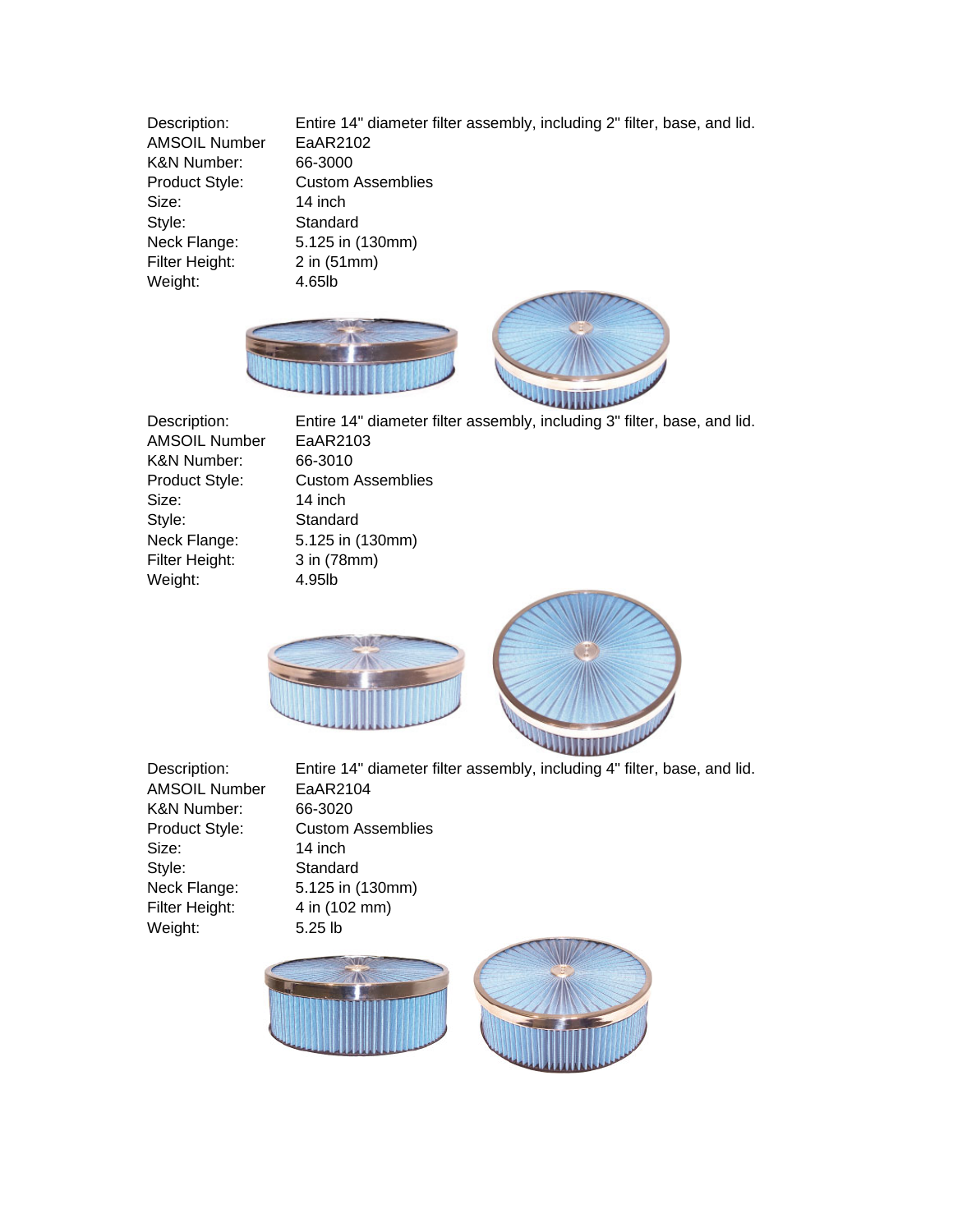Description: Entire 14" diameter filter assembly, including 5" filter, base, and lid. AMSOIL Number EaAR2105 K&N Number: 66-3030 Product Style: Custom Assemblies Size: 14 inch Style: Standard Neck Flange: 5.125 in (130mm) Filter Height: 5 in (127 mm) Weight: 5.55 lb



AMSOIL Number EaAR2106 K&N Number: Size: 14 inch Style: Standard Filter Height: 6 in (152 mm) Weight: 5.85 lb

Description: Entire 14" diameter filter assembly, including 6" filter, base, and lid.

Product Style: Custom Assemblies Neck Flange: 5.125 in (130mm)





Description: Base for 14" Assembly AMSOIL Number EaAR2140 K&N Number: Size: 14 in Style: Standard Neck Flange: 5.125 in (130 mm)



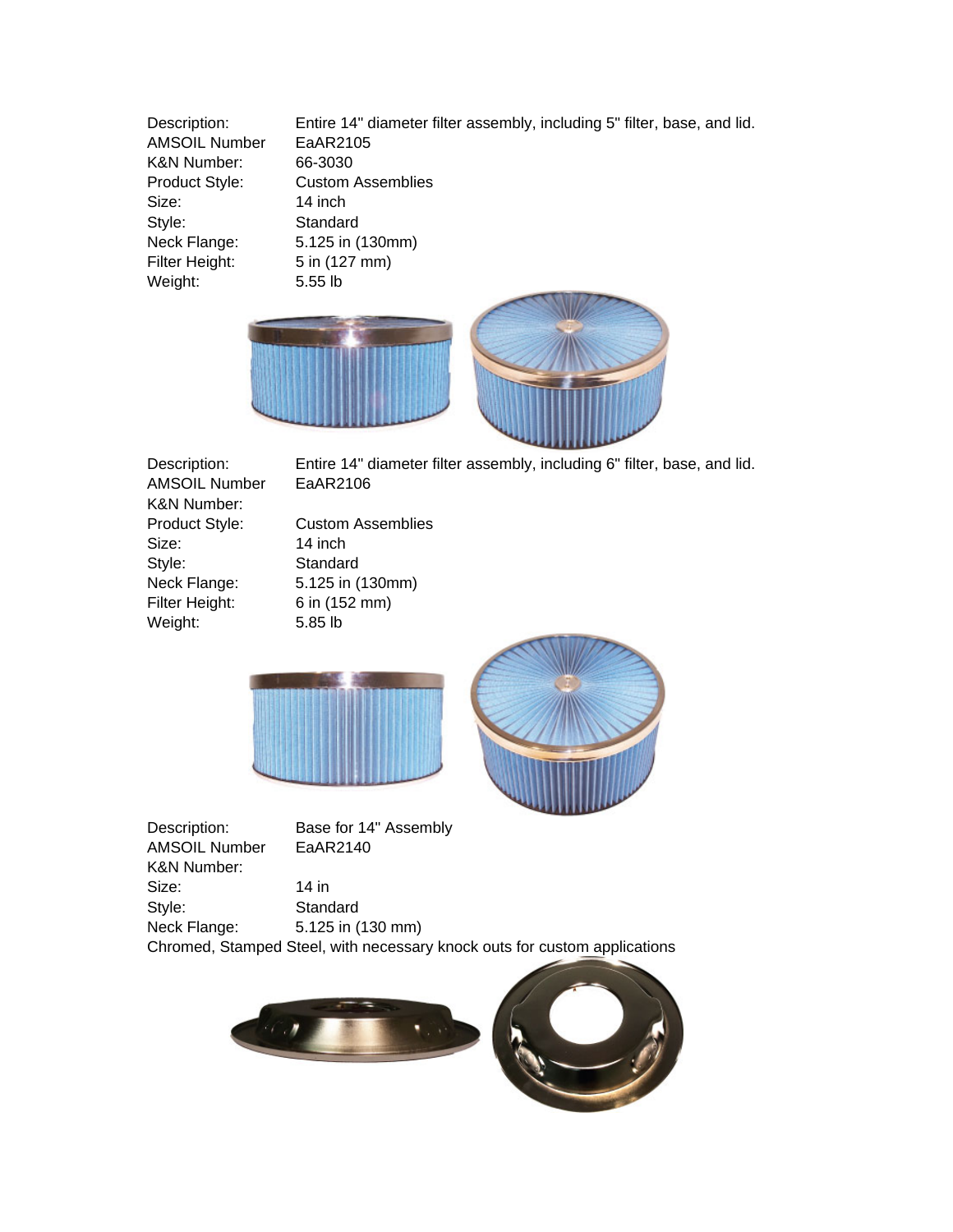Description: Lid for 14" Assembly AMSOIL Number EaAR2141 K&N Number: 66-1401XP Top Material/Finish: Chrome Top Style: Metal Weight: 1.7 lb

Contains: AMSOIL Logo and Nanofiber media



AMSOIL Number EaAR2142 K&N Number: Product Style: Round Air Filter Height: 2 in (51 mm) Inner Wire: Yes Inside Diameter: 12 in (305 mm) Outside Diameter: 14 in (356mm) Top Style: Open Top Material/ Finish: None Weight: 2.0 lb

Description: 2" filter for 14" assembly

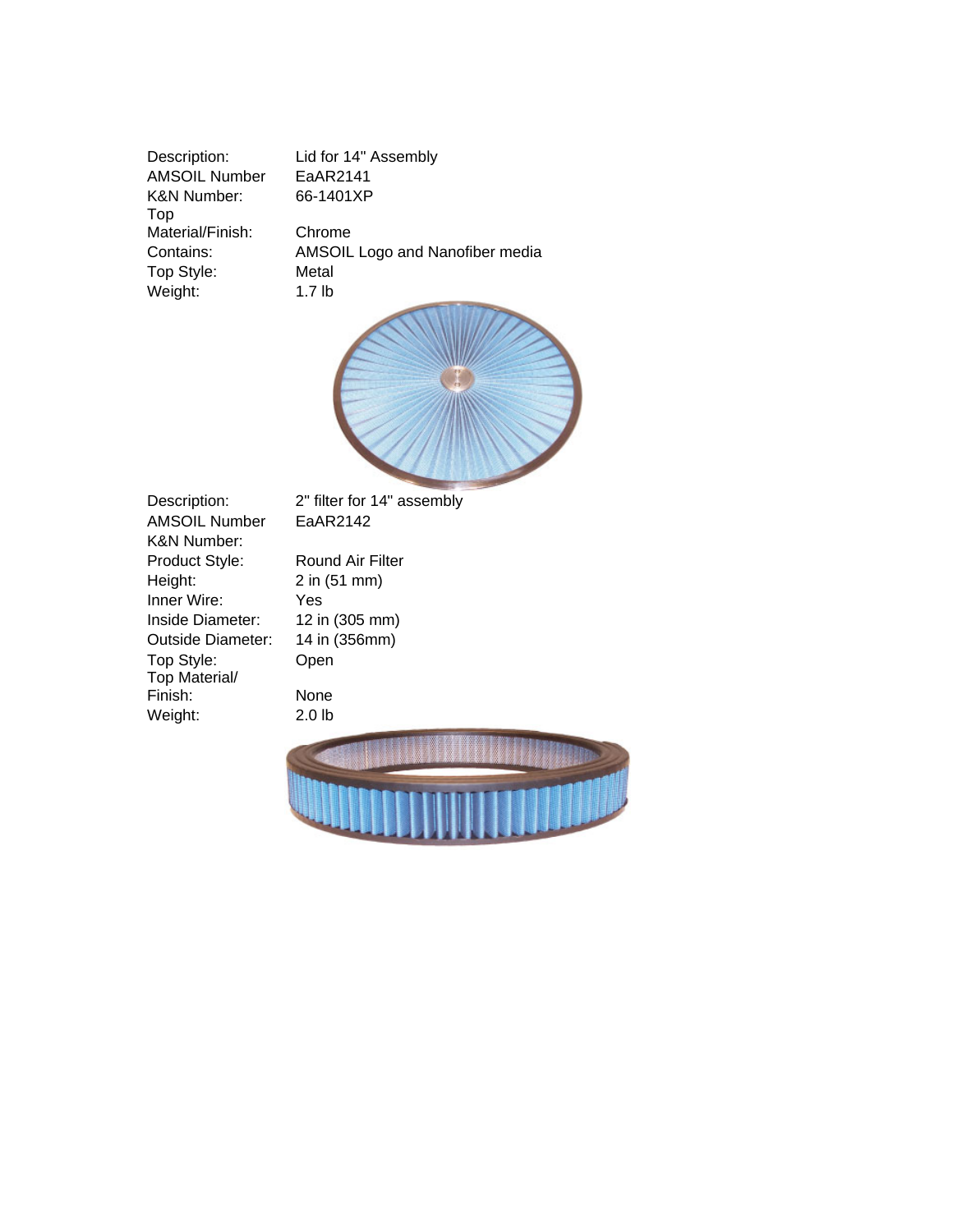Description: 3" filter for 14" assembly AMSOIL Number EaAR2143 K&N Number: Product Style: Round Air Filter Height: 3.063 in (78 mm) Inner Wire: No Inside Diameter: 12 in (305 mm) Outside Diameter: 14 in (356mm) Top Style: Open Top Material/ Finish: None Weight: 2.3 lb



AMSOIL Number EaAR2144 K&N Number: E-3750 Product Style: Round Air Filter Height: 4 in (102 mm) Inner Wire: Yes Inside Diameter: 12 in (305 mm) Outside Diameter: 14 in (356mm) Top Style: Open Top Material/ Finish: None Weight: 2.6 lb

Description: 4" filter for 14" assembly